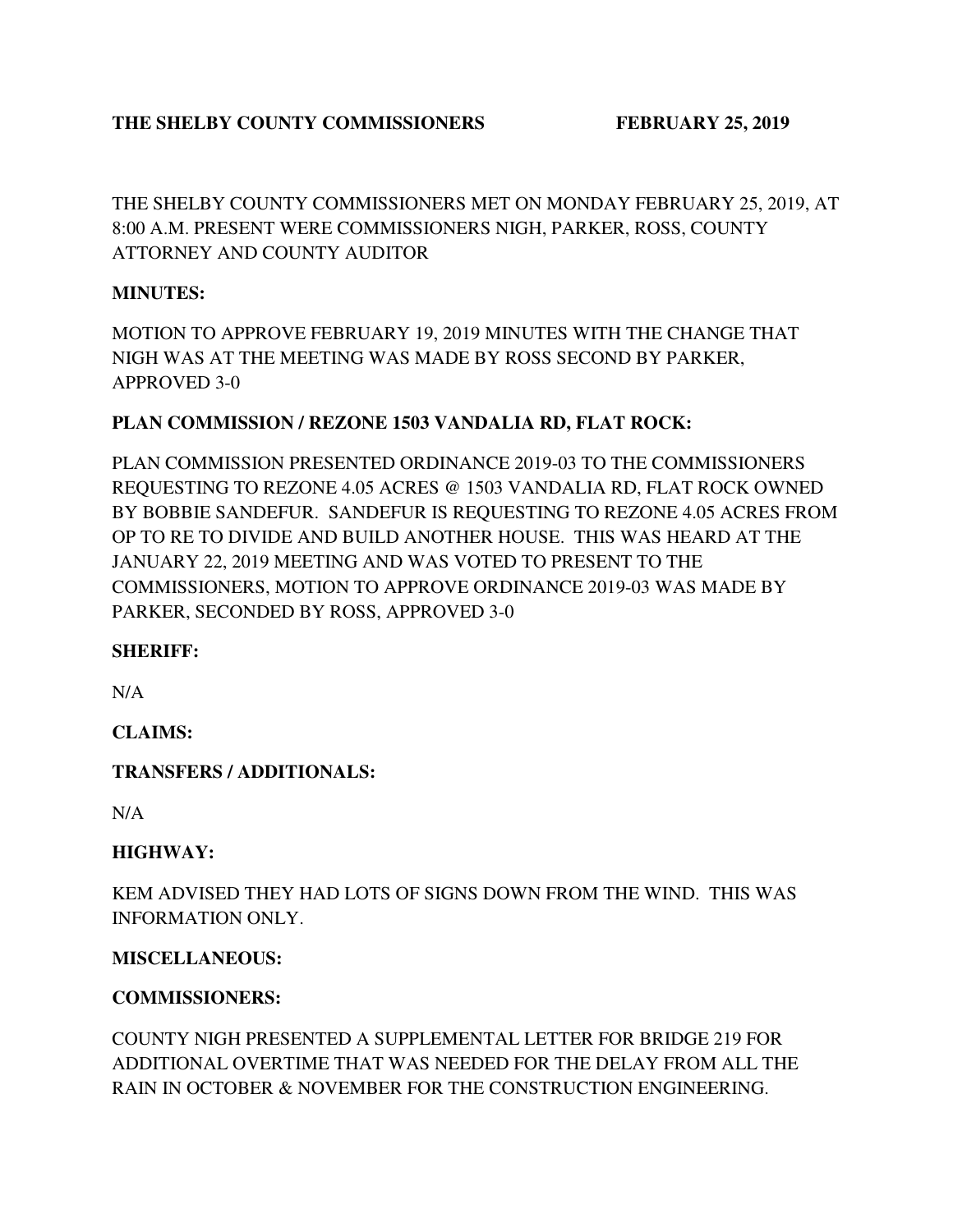AMOUNT OF THE SUPPLEMENTAL LETTER IS FOR \$33,500.00, MOTION OT APPROVE WAS MADE BY ROSS, SECONDED BY PARKER, APPROVED 3-0

## **CLERK:**

JILL PRESENTED THE COMMISSIONERS WITH THE POLLING LOCATIONS FOR THE 2019 MAY AND NOVEMBER ELECTIONS, MOTION TO APPROVE THE POLLING LOCATIONS WAS MADE BY ROSS, SECONDED BY PARKER, APPROVED 3-0

# THERE BEING NO FURTHER BUSINESS TO COME BEFORE THE BOARD. A MOTION TO ADJOURN WAS MADE BY ROSS SECONDED BY PARKER, APPROVED 3-0

**\_\_\_\_\_\_\_\_\_\_\_\_\_\_\_\_\_\_\_\_\_\_\_\_\_\_ \_\_\_\_\_\_\_\_\_\_\_\_\_\_\_\_\_\_\_\_\_\_\_\_\_\_\_\_\_** 

**\_\_\_\_\_\_\_\_\_\_\_\_\_\_\_\_\_\_\_\_\_\_\_\_\_\_ \_\_\_\_\_\_\_\_\_\_\_\_\_\_\_\_\_\_\_\_\_\_\_\_\_\_\_\_\_** 

**\_\_\_\_\_\_\_\_\_\_\_\_\_\_\_\_\_\_\_\_\_\_\_\_\_\_\_ \_\_\_\_\_\_\_\_\_\_\_\_\_\_\_\_\_\_\_\_\_\_\_\_\_\_\_\_\_\_** 

 **AYE: NAYE:** 

**ATTEST:**